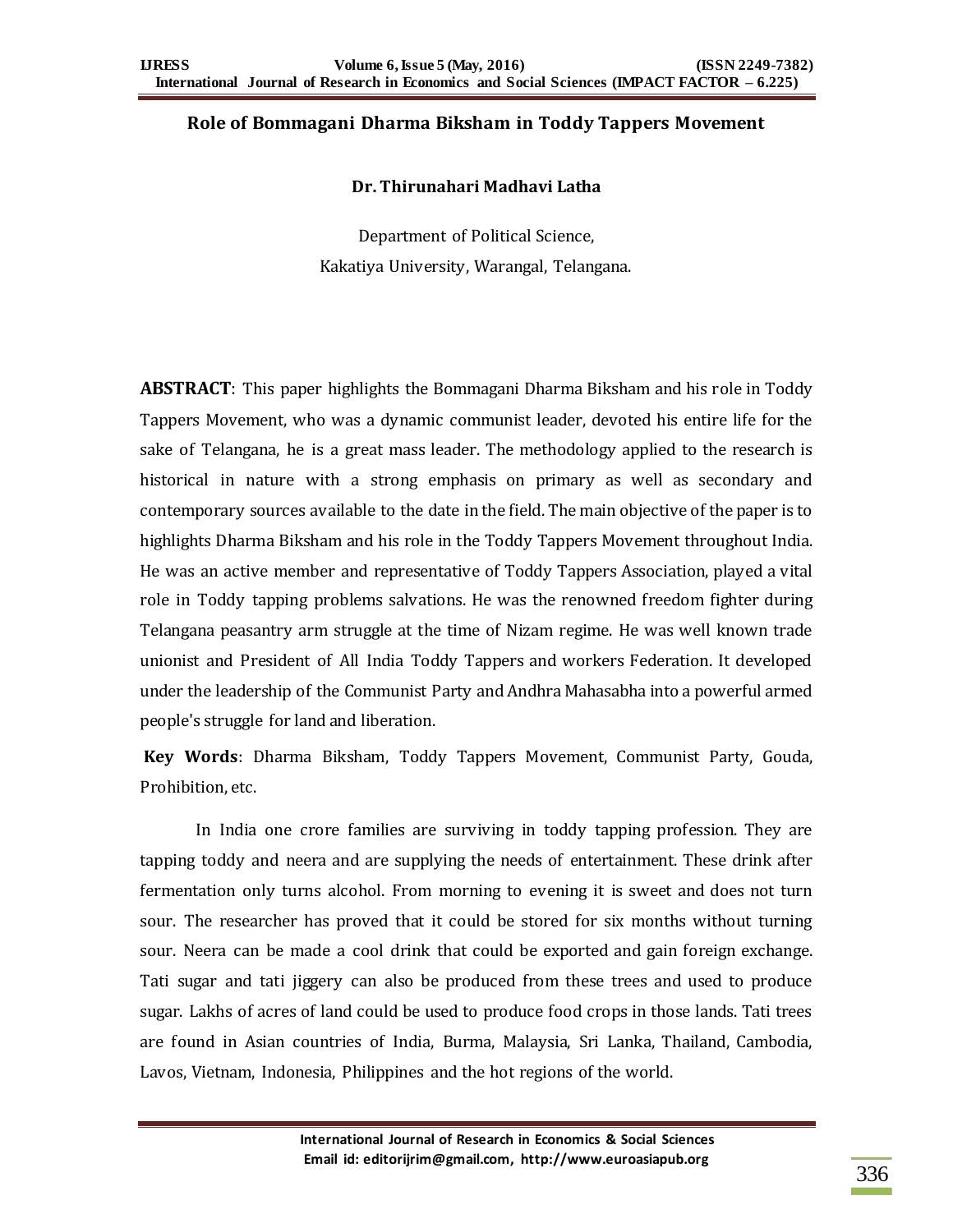#### **IJRESS Volume 6, Issue 5 (May, 2016) (ISSN 2249-7382) International Journal of Research in Economics and Social Sciences (IMPACT FACTOR – 6.225)**

In Indian Independence, the slogan of land belongs to those who plough it. I was prominent among the struggles of land, food and wage less labor in the Nizam rule. It was the slogan of Bommagani Dharma Biksham a veteran communist party leader, that the toddy tree belongs to those who tap the tree. The main reason for this slogan was that some groups in the districts used to give toddy tapping to big contractors and companies. These contractors and companies used to give such contract to the landlords and capitalists who in return used to give the toddy trees to the tappers for tapping. Festival of Dusshera was a hilarious occasion. Along with enjoyment the toddy tappers also experienced sorrow. Inspite of toddy tapping throughout the day, it was difficult for the tappers to meet the needs of the day. It was a life struggle to pay tax installments. They had to wait for days together to get their toddy trees allotted for tapping in front of the houses of landlords. They had to sell their lands or gold of their wives or pledge them to pay taxes. If there is no tapping profession, there is no life and no food. All the family had to work hard. They have to go to the fields, bring toddy and sell. Inspite of all these there is no income for the family.

## **Early life of Dharma Biksham:**

Bommagani Dharma Biksham was born in Suryapet in Nalgonda district of Telangana on 15th February, 1922. Gopamma (mother) and Muthilingam (father) were the parents of Dharma Biksham (15th February 1922-26th March 2011). They belong to toddy tappers community. Dharma Biksham attracted to the communist ideology during his school days, and he joined Communist Party of India in 1942. As a student leader, he boycotted the silver jubilee celebrations of the Nizam's coronation conducted by school head master. As a student, he runs a student's hostel in Suryapet successfully, which was a training centre for students to inculcate patriotism and also to fight against the social evils. After India independence, the Communist Party of India led armed struggles against a series of local monarchs that were reluctant to give up their power particularly in Telangana. Dharma Biksham was an active member in rebellion that took place in Telangana, against the Nizam of Hyderabad. He was imprisoned for more than five years. He was an active member of Andhra Mahasabha; he led several processions on behalf of farmers from Nalgonda district on foot. Dharma Biksham who was experienced in communist movement had prepared to start a movement watching the deplorable situation of the tappers. He wanted not to change the fate of the toddy tappers, but to change the government policy. Tappers were a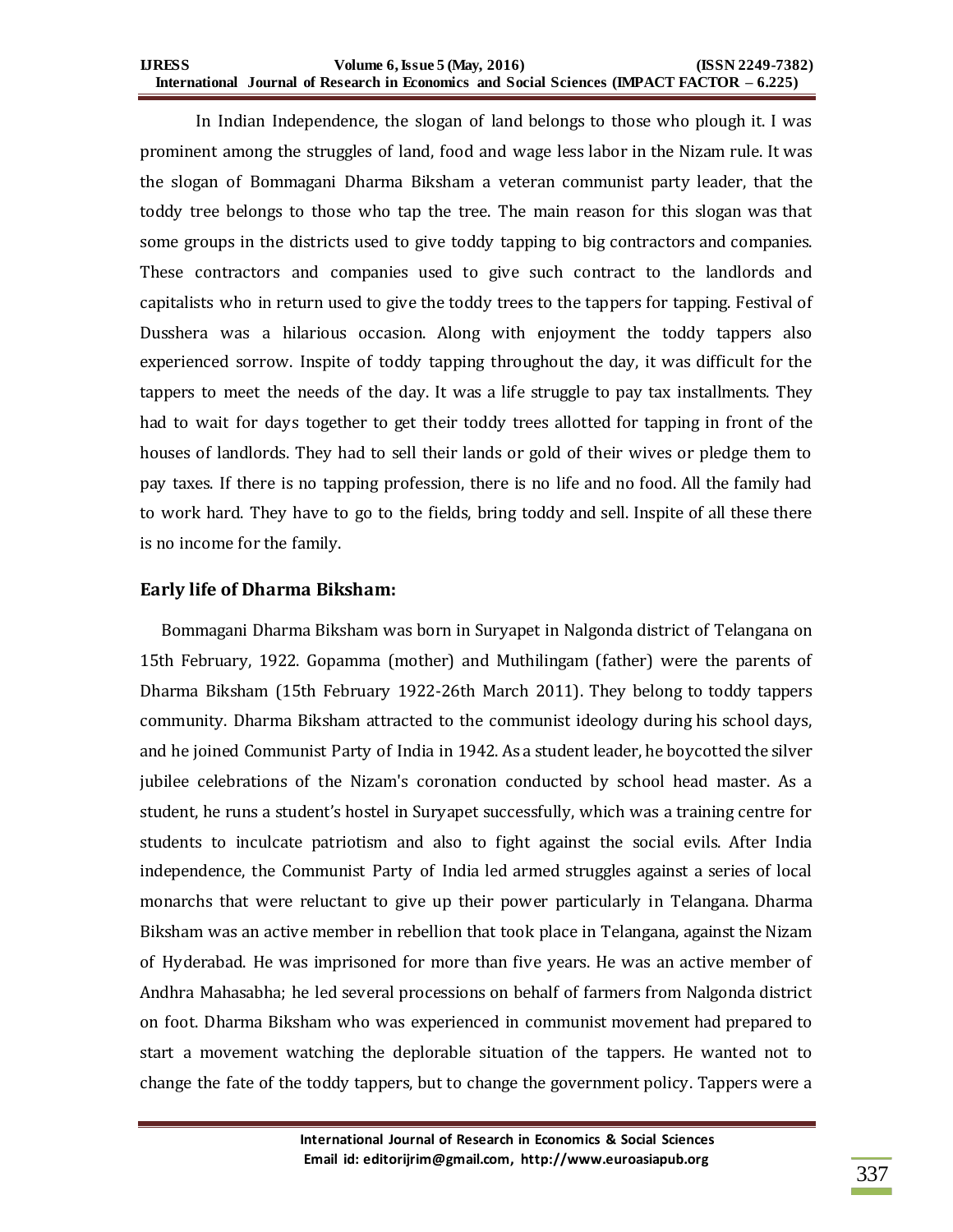big support to his Communist Party policies. So he viewed their problems not from caste perspective, but from a professional perspective. He decided to put an end to the extortion of the landlords and the officials. He observed the style of working of tappers societies by the elders in cities like Hyderabad. Gouthu Lachanna and Dharma Biksham had discussed their problems with the elders of the tappers in Hyderabad and prepared to start a movement. They gathered tappers from Nalgonda, Khammam, Godavari, Krishna, Guntur and north Andhra districts and started a movement against the policy of auction system.

After formation Andhra Pradesh, Andhra and Telangana Toddy tappers societies began to united organize movement for their welfare. As a toddy tappers society leader Dharma Biksham strived for tapping workers in our state for their development and welfare. As a result toddy tapping profession was developed and their extortion and injustice were controlled. Telangana toddy tappers society's presidents, secretaries and Andhra region district tappers societies important leaders who struggles against prohibition and who strived for tappers profession protection met at Hyderabad on 17<sup>th</sup> December, 1956 under the chairmanship of Dharma Biksham.

In this meeting they decided to unite tappers unions of both the regions and build a "State Society". This decision gave strength to tread all state tappers in one path. The same meeting took a historical decision to hold a state society's first meeting at Khammam. A reception committee was elected with Dharma Biksham and S.R. Dhatla as conveners. This prominent meeting gave a call to ameliorate the toddy tappers lives that were living miserable lives, to coordinate the movement and to build the state society.

## **State tappers First general Body Meeting at Garla:**

The various districts of Telangana and Andhra toddy tappers representatives first meeting was held on  $19<sup>th</sup>$  and  $20<sup>th</sup>$  October, 1957 at Garla in Khammam district which was presided over by Yaddanapudi Ramalingaiah. Andhra Pradesh toddy tappers united struggle was the inception of this state first general body meeting. In this general body meeting tappers society has given a birth to "Andhra Tappers Laborers Society".

 This meeting of the was inaugurated by the communist leader and Parliament member Baddam Ella Reddy. Inaugurating the general body meeting he gave a call to united struggle to save their profession, to stop auction policy, corruption, extortion and the policy of groupism. After discussing the different problems of different districts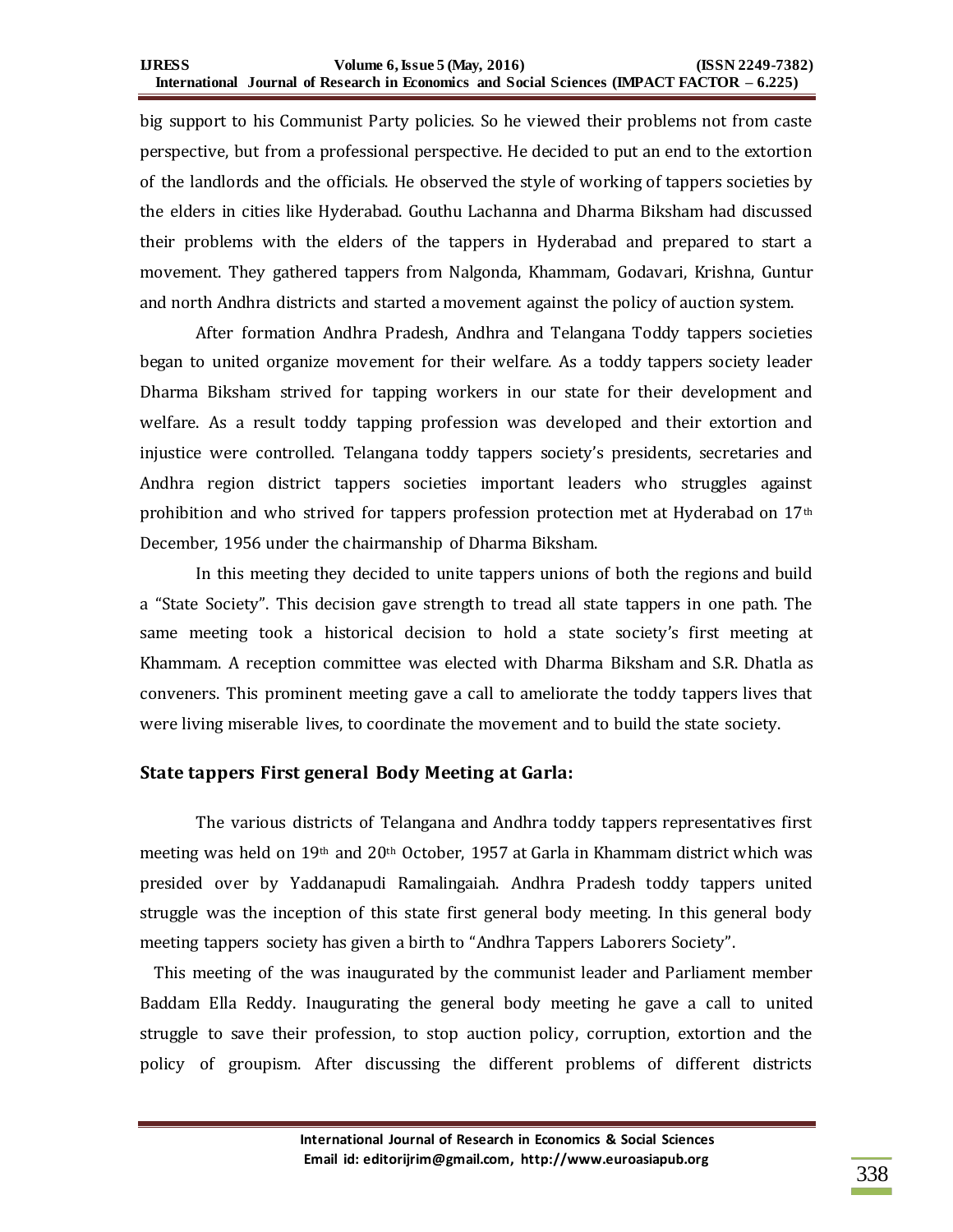thoroughly the general body approved the following resolutions unanimously. In the days of this general body meeting Dharma Biksham was a member of legislative Assembly.

# **Resolutions of Toddy Tappers first General Body Meeting:**

- 1) To abolish contract policy this helps extortion of the tappers, to arrange tappers co-operative societies.
- 2) To abolish the policy of groups and allot shops village wise.
- 3) To lift prohibition in Andhra region.
- 4) To give toddy shops to co-operative societies.
- 5) To give waste lands to toddy tappers and to facilitate educational facilities to their families.
- 6) To translate excise law in to Telugu.

Andhra Pradesh toddy tappers society earned a distinction for state toddy tappers problems solution agent. It enthusiastically and scientifically and other than other societies worked differently and took professional centered resolutions.

Dharma Biksham took up the responsibility of Chief Secretary of Andhra Pradesh toddy tappers first general body meeting. He started a new type of tappers movement. He sounded a bugle to abolish auction policy, arrangement of co-operative societies, abolition of group policy, village wise allotment, lifting of prohibition in Andhra region and to give waste lands to the toddy tappers. These slogans were different from the earlier thoughts and were scientific. The reasons for these slogans were people's welfare and Dharma Biksham's belief in struggle.

Dharma Biksham always thinks scientifically for the sake of poor and labor class's development. He does not compromise with his beliefs. Seminar leader in the movement Gouthu Lachanna discussed that toddy tapping profession has to be nationalized, toddy tapping has to be allowed without taxes, Dharma Biksham argued that tappers would pay taxes for the trees, but it should not be heavy, only when the professionals pay taxes, there will be opportunity to struggle for government's welfare activities and professional rights. He called for tappers professional shops, limited taxes and for allotment of lands to grow toddy trees. When Y.S. Rajesekhar Reddy was the Excise Minister he agreed their demands and issued a circular when Devendar Goud was Revenue Minister, Dharma Biksham was a Parliament member. He organized a meeting of Ranga Reddy and Hyderabad districts tappers meeting in the Sherton hall. He made the government agree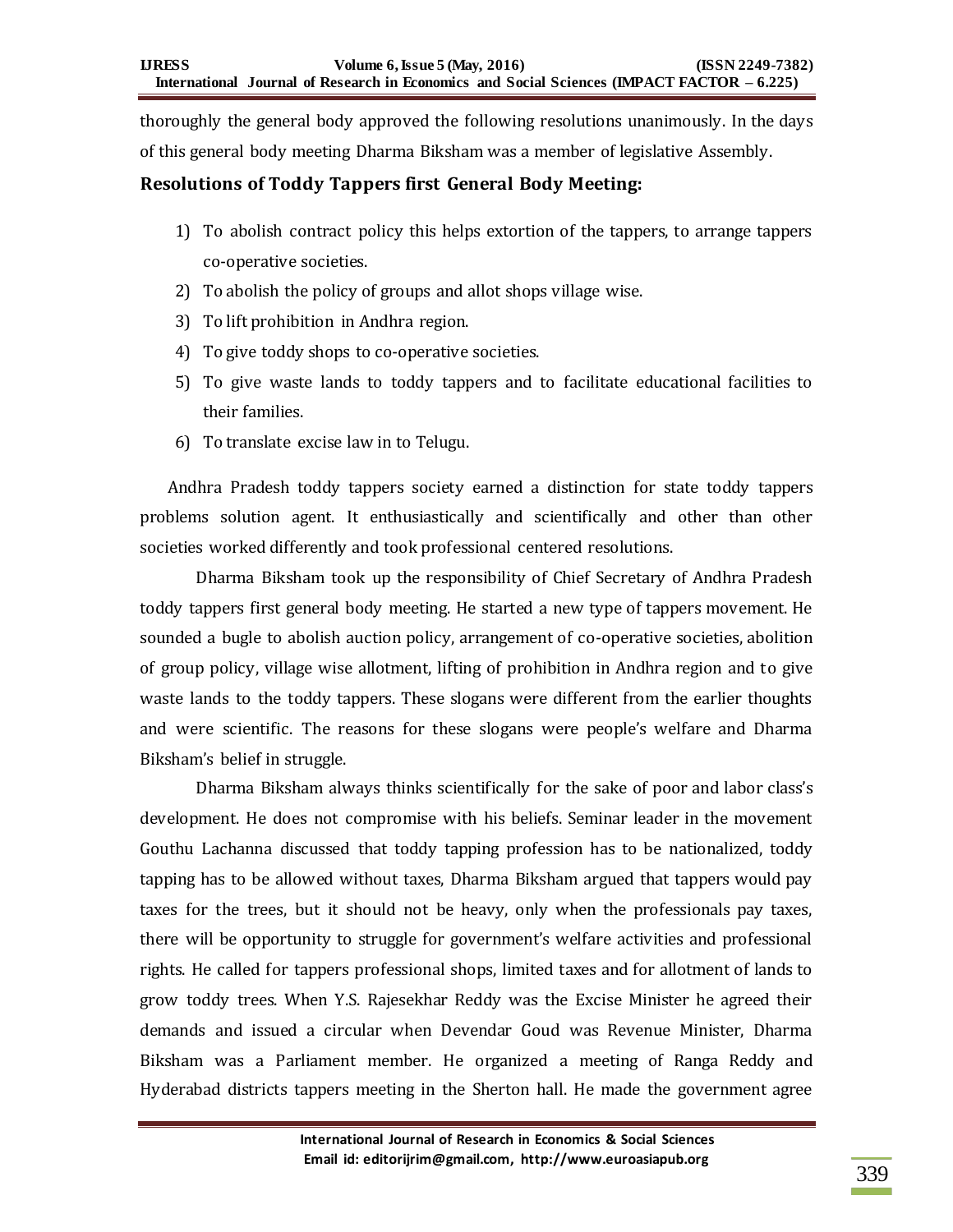to allot 5 acres of land to grow toddy trees and to convert the circular into a government order.

In 1957 Garla Dhatla, Sampath Rama Rao, Suranna, Veeranna Goud, Shankaraiah, Mallaiah, Ramchandra Murthy, Tallapally Ramulu, Ramalingaiah, Appa Rao and Bheemanna were taking the tappers society forward. In Andhra Pradesh only a few societies had a history of movement except some political parties. Among them only tappers society was such an organization. In Suryapet of Nalgonda district that society organized a second general body meeting and invited the then labor minister T. Anjaiah, Excise Minister V. Purushotham Reddy. All India Agriculture Labor Society president Gujjula Elamanda Reddy, farmers society leaders C.H. Rajeshwar Rao, Nimmala Ramulu and other dignitaries. In the committee of that general body meeting, Dharma Biksham was the president

Uppunutula Purushotham Reddy was an important participant in students' movement, Vandemataram movement and Andhra Maha Sabha which were lead by Dharma Biksham. In one of the meetings in his presidential remarks referring to the excise minister he said, "Minister if any vehicle collides with a person, the victim is paid exgratia by the government. If a toddy tapper falls from the tree, the body would be shifted to a government hospital for post mortum and then it would be handed over to their family which would be rendered to orphans. Is the government not particular about granting exgratia to this family? Immediately the minister Purushotham Reddy responded to the request of Dharma Biksham and agreed to grant exgratia to the toddy tappers family from the every day. Then he went to Hyderabad consulted the Chief Minister Vengal Rao and announced exgratia to the toddy tappers. This way the toddy tappers achieved payment of exgratia. Labor Minister Anjaiah also announced enhancement of minimum wages to the toddy tappers. Dharma Biksham's skill is special in not only turning people, but also ministers and government immediately towards welfare of the people and making them answerable to their activities.

As an Andhra Pradesh tappers society President Dharma Biksham started a movement at a high level to lift ban on prohibition and the policy of group and auction system. In 1977 soon after Morarji Desai took over as the Prime Minister he announced prohibition indirectly. It is also ban on toddy tappers profession indirectly. It was decided on 17-4-1977 in Gouda Hostel under the presidentship of Dharma Biksham to garner the support of different parties. With this call more than 5 lakhs of tappers organized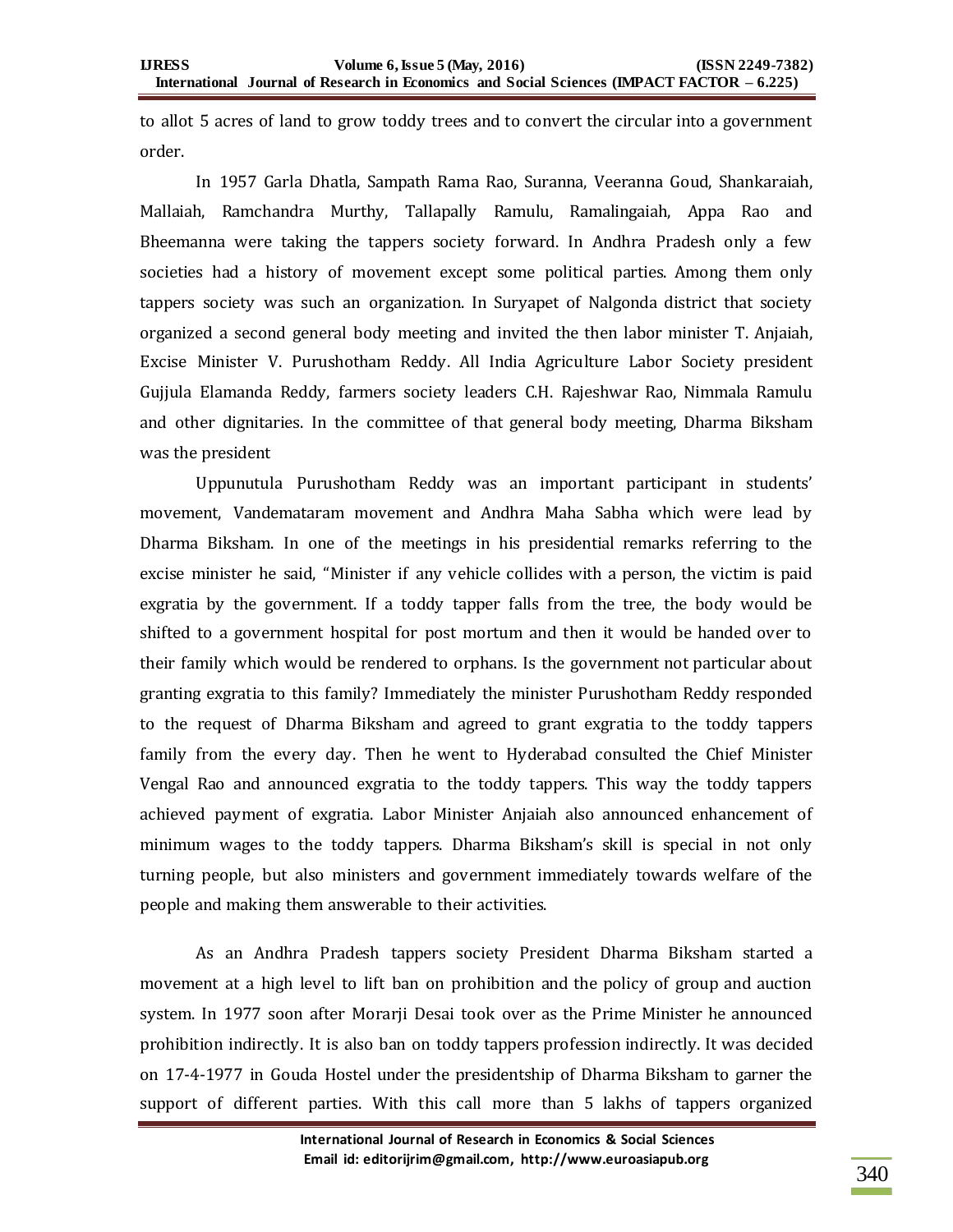demonstration and dharnas. On 15<sup>th</sup> and 16<sup>th</sup> of July, 1977 a big seminar was organized in Pingili Venkatarama Reddy hall under his presidentship. Dharma Biksham had presented a historical document on the issue of prohibition. The tappers society organized a marvelous demonstration and presented a memorandum to the then governor Sharada Mukherji. During the tenure of Morerji Deasai as a Prime Minister this issue was raised by different parties, important Gouda society leaders on prohibition.

During the period of under the leadership of Dharma Biksham a peaceful demonstration was organized to declare auction policy, abolition of tax system, establishment of Finance Corporation and implementation of works compensation to toddy tappers. This demonstration has turned a big issue of discussion in those days. Chief Minister Vengal Rao, Excise Minister Purushotham Reddy legislators Nimmala Ramulu, Y.V. Krishna Rao, Gurjala Yellamanda Reddy and Veeravelli Bheemanna had spoken on the occasion. In 1978 Chenna Reddy government had introduced a group system of allotment. It announced an ordinance hiking task of trees. It brought out a G.O. cancelling the societies within the corporation and town notified areas. On 16-08-1978 under the presidentship of Dharma Biksham toddy tappers had started a movement with a call from state meeting. As a result in government had withdrawn himing the tax. It also withdrew cancellation of societies within 8 km. This development in brought a new environment in Andhra Pradesh. He left no stones unturned in achieving support of political parties, people's societies and professional societies.

Supporting the toddy tappers movement National Committee of Indian Communist Party declared all co-operations on 9<sup>th</sup> December, 1977. In this massive movement Dharma Biksham toured throughout the district. During Dharma Biksham's tour of the districts and villages on the issue of prohibition, he toured was alert with a bag containing pamphlets, banner and with workers around him. It was a tremendous credit to him.

Andhra Pradesh movement had given a new impetus to all tappers profession workers. It helped converting the movement into a national affair. On  $29<sup>th</sup>$  August, 1978 toddy tappers representatives' national seminar was held under the presidentship of Dharma Biksham. Then representative group submitted a memorandum to the Prime Minister Morarji Desai and the president to withdraw prohibition and to protect tapping profession.

In the two day meeting held under the presidentship of Dharma Biksham. All India toddy tappers union was formed for the first time in the history of India. For this national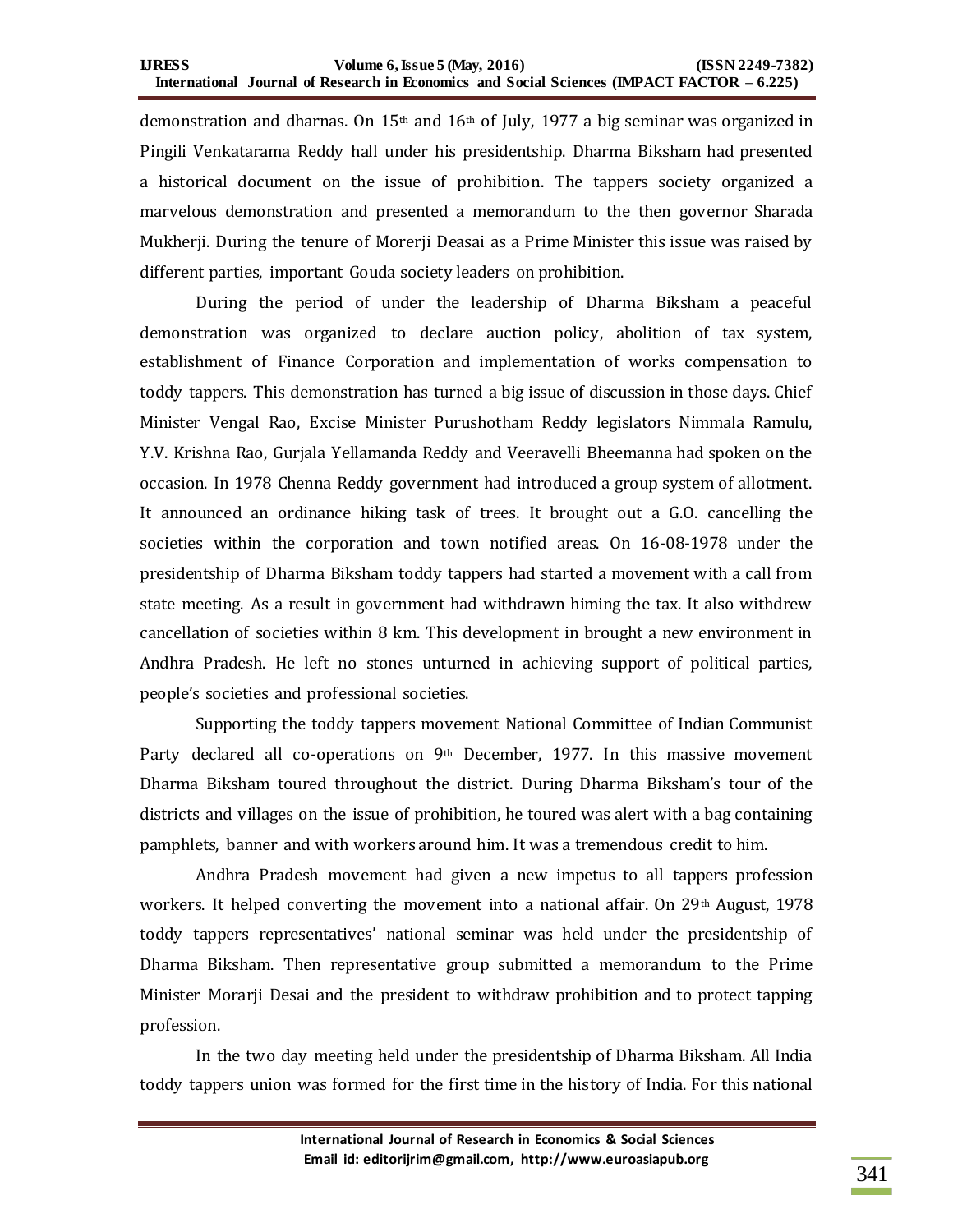union Dharma Biksham was elected president and N. Kumaran was elected secretary. This national union had made lakhs of people involve in people's movement with the slogan "Protect the profession oppose prohibition" thousands of toddy tappers were arrested.

On 17th November, 1977 a severe cyclone had devastated Krishna district. Farmers, coolies, poor people, tappers, washermen, fisherman, ironsmiths and other professionals were rendered homeless. Dasari Nagabushan Rao as convener took up rehabilitation programmes. Donipudi Dathu, Purna Azad and with Achuta Ramaiah cooperation Dharma Biksham toured all cycle divested areas along with the district tappers society leaders. They have given a memorandum to the state government. As a result cyclone affected Guntur, Krishna, and Godavari district tax dues were cancelled and tappers were extended financial assistance of Rs. 200/- each.

## **Dharma Biksham – a multi beneficial tree for tappers:**

 After getting elected as the president of All India tapping laborers union he later visited different states and prepared to spread the movement. For this programme Union's General Secretary and Rajya Sabha Member much loved by the Kerala people S. Kumaran support helped Dharma Biksham to double his enthusiasm. The slogan "Rebellion against prohibition to save tapping profession" reverberated throughout the country. The people were so far disgruntled progressed with warlike enthusiasm for a union which came into existence. With a call given by these union thousands of workers were arrested and put in jail in Pondicherry. They also received lathi charges. They incurred restrictions. Several people like Dr. Ranganathan were involved in cases. Even then tapping professionals have protected their profession.

After declaring prohibition once Morarji Desai's Goa Programme was released. Before that Dharma Biksham and Kumaran submitted a petition to the president and Prime Minister Morarji Desai not to include toddy in prohibition. On this occasion Morarji said that he would continue his programme by all means. The representatives have observed his determination. Kumaran and Dharma Biksham have subtly expressed their opinion without mincing any words. The Prime Minister could not digest their views. Within a few days of this incident his visit was confirmed. Toddy tappers have brought the whole state to a standstill. This news was handed over to the Prime Minister by the intelligence agencies. Understanding severity of the situation his visit was cancelled. After all these developments prohibition was lifted in the state.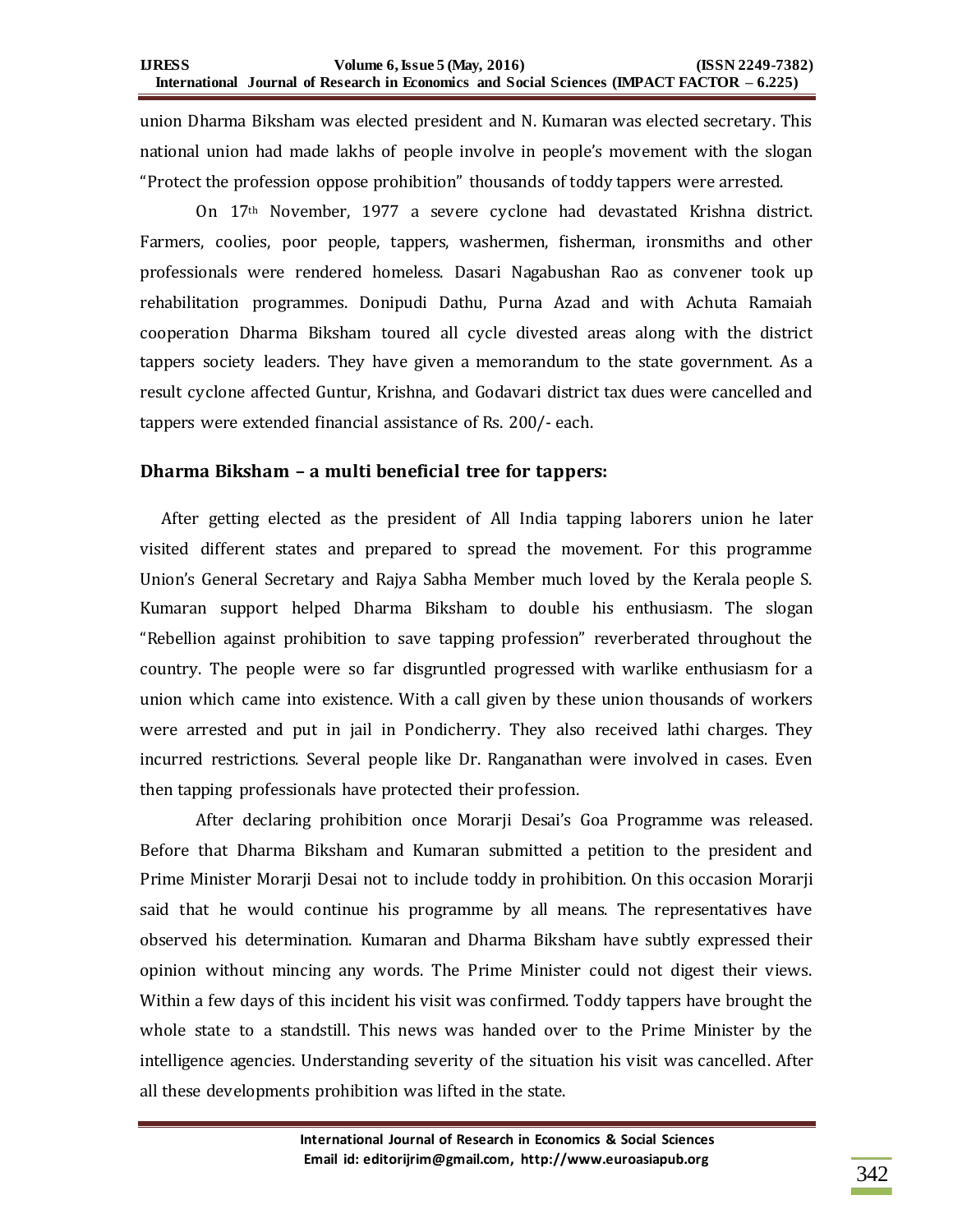#### **IJRESS Volume 6, Issue 5 (May, 2016) (ISSN 2249-7382) International Journal of Research in Economics and Social Sciences (IMPACT FACTOR – 6.225)**

In Andhra Pradesh this movement has erupted and on May 22, 1979 under the presidentship of Dharma Biksham a national seminar was organized, S. Kumaran had participated as Chief Secretary. They made a statement in solidarity to the Pondicherry toddy tappers. All the national papers have published this seminar prominently. After this seminar Dharma Biksham and Kumaran have visited the state. Toddy tappers have welcomed them warmly. The district leaders have invited them both at a village called Jai Kesaram. Usha Goud, B. Prabhakar and others have attended a public meeting in which thousands of people attended it. Later Dharma Biksham had started a relay hunger strike at the Secretariat. This movement had spread throughout the state. The then world labor union president M.L.C. and All India Agricultural labor Union President Ella Manda Reddy has visited the hunger strike camp and extended their support. Along with T.N. Goud the Ranga Reddy district toddy tappers had participated in the hunger strike. Relay hunger strike camps continued in 17 districts. Lakhs of tappers have participated in this programme. The state government had clarified that it would not impose prohibition on toddy. Because of this wonderful movement the honor of the flag of Andhra Pradesh toddy tappers society reached dizzy heights. All the political party leaders and different societies have showered encomiums on Dharma Biksham. Wrong opinions on prohibition have been discarded nationwide especially in Andhra Pradesh. This was not only a movement but also a dynamic tour not to include toddy in prohibition. The movements were able to shape the opinion and were successful.

Toddy tappers labor movement has diverted village professionals towards protests and struggle. In this dynamic environment in 1982 Andhra Pradesh tappers society general body meeting was held at Vijayawada. The meeting was inaugurated by the union's Chief Secretary Kumaran. Hundreds of representatives have participated in the meeting. Representatives meeting took place at Madhukala Mandapam. The meeting elected Dharma Biksham as President. On the last day evening Dharma Biksham had given a call to forgo one day tapping toddy and to participate in a demonstration. Responding to the call thousands of tappers has attended the demonstration with their tapping materials. In this meeting, Dharma Biksham has spoken that new papers have written that the representatives were not seen in the meeting. He criticized that if we neglect rural professionals, it was nothing but neglecting the nation. The paper representatives might have spoken to their officials about this remark. Later their news was prominently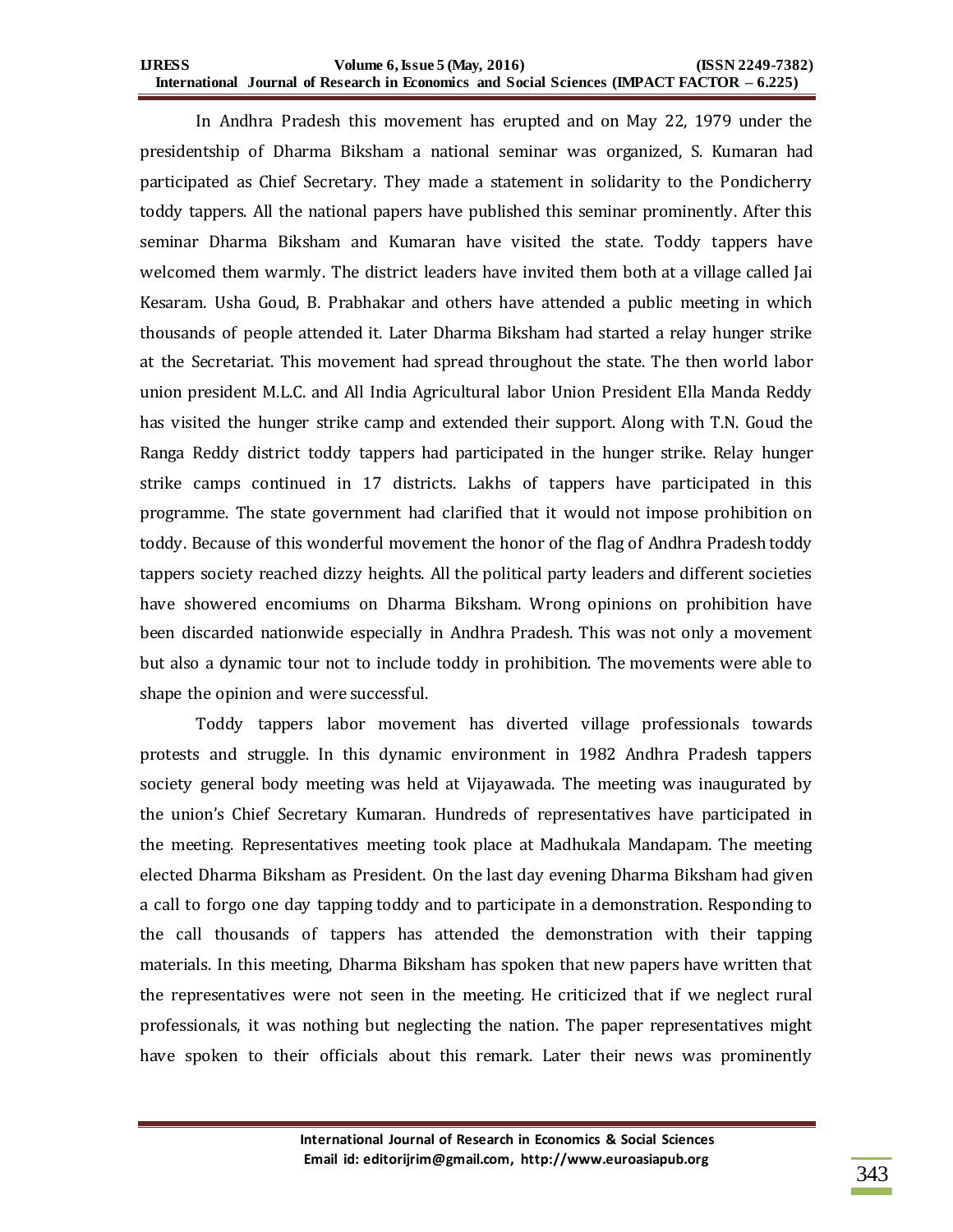published. Two days later one senior reporter said to Dharma Biksham that he spoke boldly and congratulated him for his boldness.

In 1983 N.T. Rama Rao had formed a new government in Andhra Pradesh. In the election manifesto prohibition was also included. Dharma Biksham has seen that it would also affect toddy tapping profession. So they submitted a memorandum to N.T. Rama Rao and Excise Minister Jeevan Reddy to cancel contract policy and to give all the shops to the co-operative societies. As expected Rama Rao government has declared a policy of not giving T.F.C to the societies within 8 kms of towns and corporations. On this issue there was a state wide protest. All the societies jointly submitted a memorandum to the Chief Minister and made them accept the proposal.

In 1984 under the presidentship of Dharma Biksham Andhra Pradesh toddy tappers societies silver jubilee celebrations were organized for two days which were inaugurated by Kumaran. The seminar on the necessity of organizing societies was inaugurated by the Minister for co-operative societies Jana Reddy; T.S. Goud was elected honorary president. The celebrations were held grandly under the secretaryship of B. Prabhakar. Thousands of people had participated in those celebrations and demonstrations.

 On this occasion Dharma Biksham's efforts were praised for his relentless service in the progress of the movement. The assembly announced to start a financial institution and to arrange a welfare Board for toddy tappers. Silver Jubilee celebrations have given a call for comprehensive excise legislation and for making a challenge in Hyderabad. Previously government tried to cancel co-operative societies and to introduce auction policy. Dharma Biksham and Gouthu Lachanna jointly submitted a memorandum to the excise minister Ashok Gajapathi Raju. They launched a movement to change the mind of the government.

In 1986 toddy tappers general body meeting was organized at Nalgonda. It was inaugurated by the state transport minister Jana Reddy. In this meeting Dharma Biksham was elected President. Thousands of people organized a demonstration at Nalgonda. A public meeting was arranged with Dharma Biksham as President.

Dharma Biksham used to make relentlessly the toddy tappers active about toddy trees preservation. When people resorted to destruction of toddy trees in Warangal, Nalgonda and Krishna districts, he directly participated and stopped destruction of trees. On several occasions, Dharma Biksham responded and directly participated in resolving belt shops problems. On several occasions, he strived to protect tappers rights at auction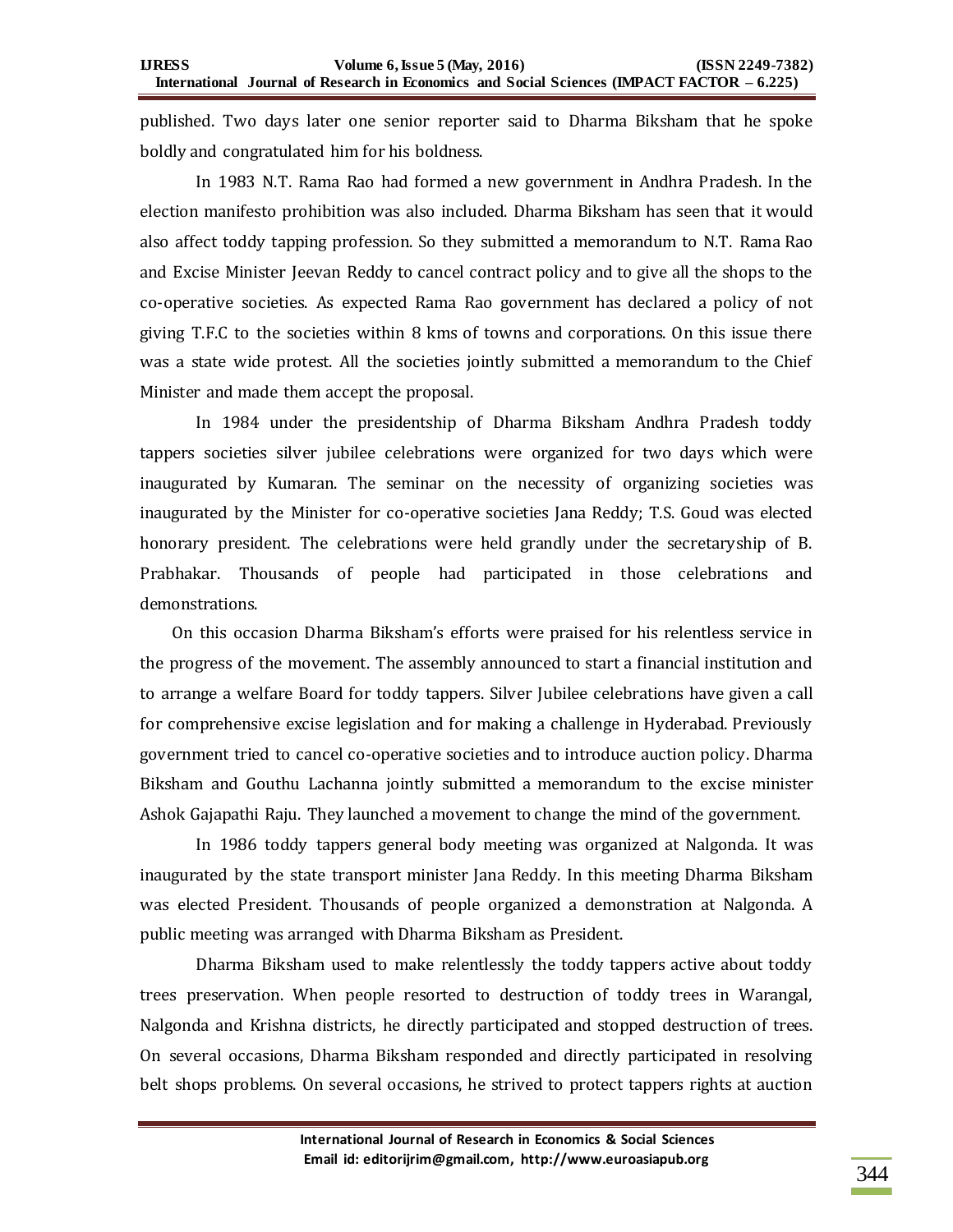halls. He participated in any platform to resolve the problems of toddy tappers. He was honored at Nizam College meeting during the tenure of Chief Minister Nedurumalli Janardhan Reddy. Gouthu Lachanna and Karnataka Chief Minister Bangarappa also felicitated him. The Chief Minister declared that he would constitute a committee and resolve tappers problems. This committee recommended not imposing prohibition on toddy and the government acted as per this recommendations.

Anti cheap liquor agitation had been started in Dubakunta of Nellore district. But Kotla Vijaya Bhaskar Reddy's government had declared a policy of prohibition of toddy places where there are no toddy trees within 8 kms of municipalities and corporations. With Dharma Biksham's initiative and under the presidentship Gouthu Lachanna toddy tappers Societies leaders meeting took place. In this meeting all prominent Gouda leaders participated with the proposal of prominent High Court advocate B.S.A. Swamy, Bommagani Prabhakar was elected Andhra Pradesh toddy tapping profession protection struggle samithi, B.S.A. Swamy remained an advisor. With their leadership state level movement continued. All India level Parliament members Dharma Biksham had rendered a yeoman service. He submitted a memorandum to the Prime Minister P.V. Narsimha Rao. Responding to this memorandum, Prime Minister wrote a letter to the Chief Minister to review prohibition of toddy. He also wrote another letter to Dharma Biksham mentioning his letter to the Chief Minister. This matter was referred once by K.E. Krishna Murthy saying only Biksham knows what P.V. Narsimha Rao does to him. His respect to Biksham made him write a letter to the Chief Minister. Vijay Bhaskar Reddy's proposal withdrawal was the result of pressure brought in the Parliament by Dharma Biksham and his representation to the Prime Minister P.V. Narsimha Rao.

In June, 1995 with R.M. Prabhu Goud a president reception committee was constituted. In Nizam College toddy tappers general body meeting was organized Dharma Biksham presided over this meeting and it was inaugurated by Devender Goud. N.T. Rama Rao attended this meeting as a Chief Guest exempted toddy from prohibition and declared it as a policy decision state government would make a resolution and make a recommendation to that effect to the central government. In that meeting financial corporation Chairman Sathaiah Goud and many toddy tappers societies' leaders participated. This meeting was meant to discuss the assurances given by the chief minister N.T. Rama Rao.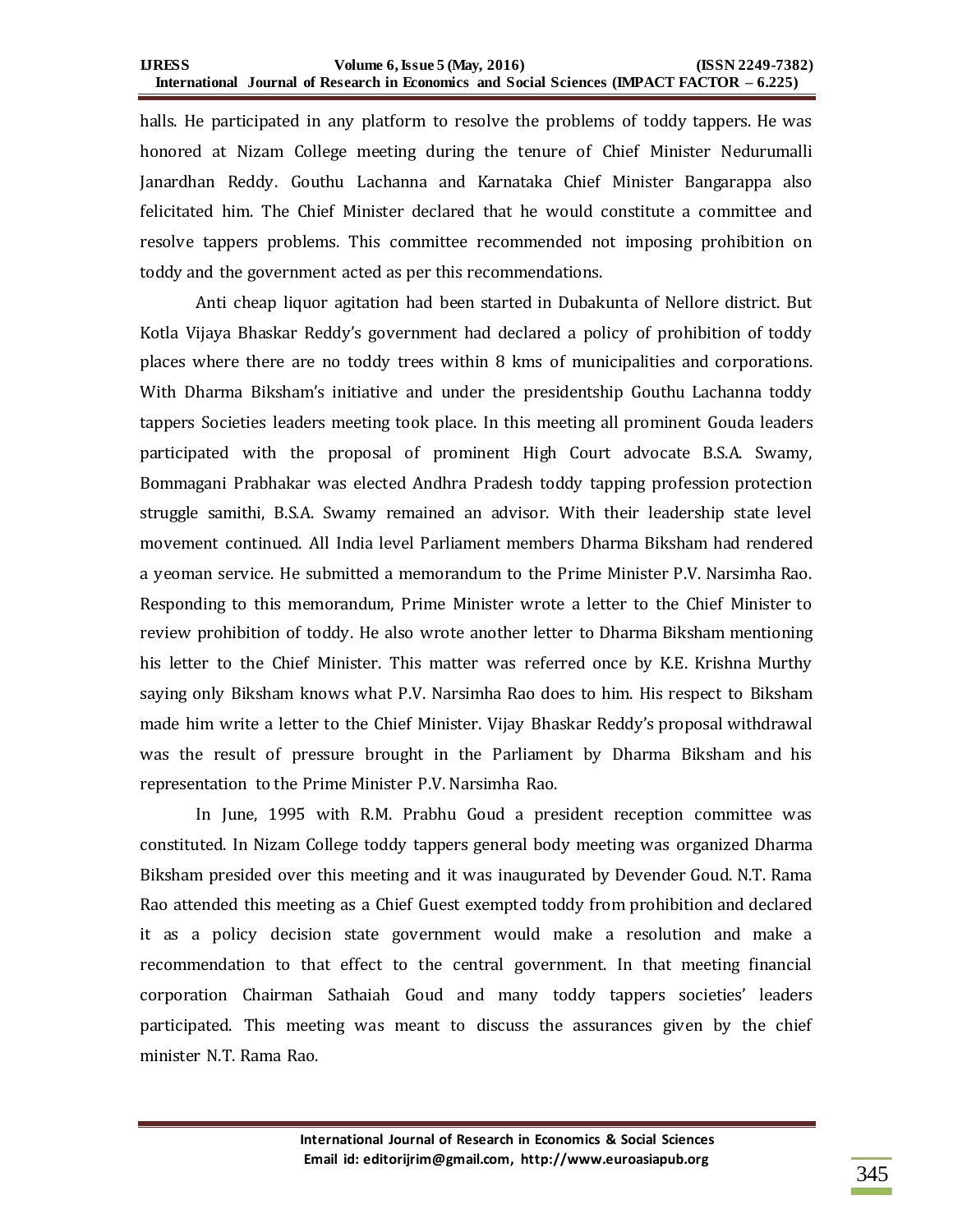In 1988 All India toddy tappers national second general body meetings was held in Hyderabad. One week before the general body meeting there was a cyclone and it stopped only on the first day. Again it started raining after the concluding presidential remarks of Dharma Biksham. This meeting had brought another twist to All India Toddy Tappers Movement. Similar to many national parties' general body meetings three days representative meeting and commissions and other methods were followed and resolutions were taken. Those who watched this meeting all political parties and leaders of people's societies have showered praises on Dharma Biksham for his dexterity.

In this general body meeting Dharma Biksham was elected President Kumaran was elected Chief Secretary. As a President of a unique national organization along with Kumaran they met state Chief Ministers and submitted petition on several issues. They have formulated a charter of demands, propagated toddy tappers issues and took up movements. Seminar participant members Indrajit Gupta, Geetha Mukherji, Loknath Choudary, Vijay Kumar Yadav and others mentioned the issues in the Parliament.

Reference of tapping profession instantly reminds Dharma Biksham. That is how he organized movements under his leadership. He attained distinction of creating and training workers and for extending them for state toddy tappers movement. Tappers leaders proudly declare that they had worked with Dharma Biksham or with tappers societies lead by him. There is no place which is he did not tour from Srikakulam to Adilabad. In spite of several other caste leaders his presence makes a difference and his style was different. Tappers consider him a foundation for their profession. They argue that injustice to their profession and service should go. Gouda sangam meeting at Ravulapenta in which lakhs of tappers attended was attended by Dharma Biksham and Zilla Parishad Chairman Devender Goud. Many tappers leaders also attended the meeting. He spoke in that meeting that it was tapping profession that won the stage. It was that profession that remained a means of livelihood for their families. So they had to struggle united for its survival. Dharma Biksham had made partners in movements' people with different political opinions, those not in politics. Social workers and leaders of people's societies were respected for their thoughts and opinions. That is why in whatever party they were, they had respect for Dharma Biksham. He also respects them equally.

In Andhra Pradesh political parties' institutions and peoples societies with 40 years history of movements are very few. Among them Andhra Pradesh toddy tappers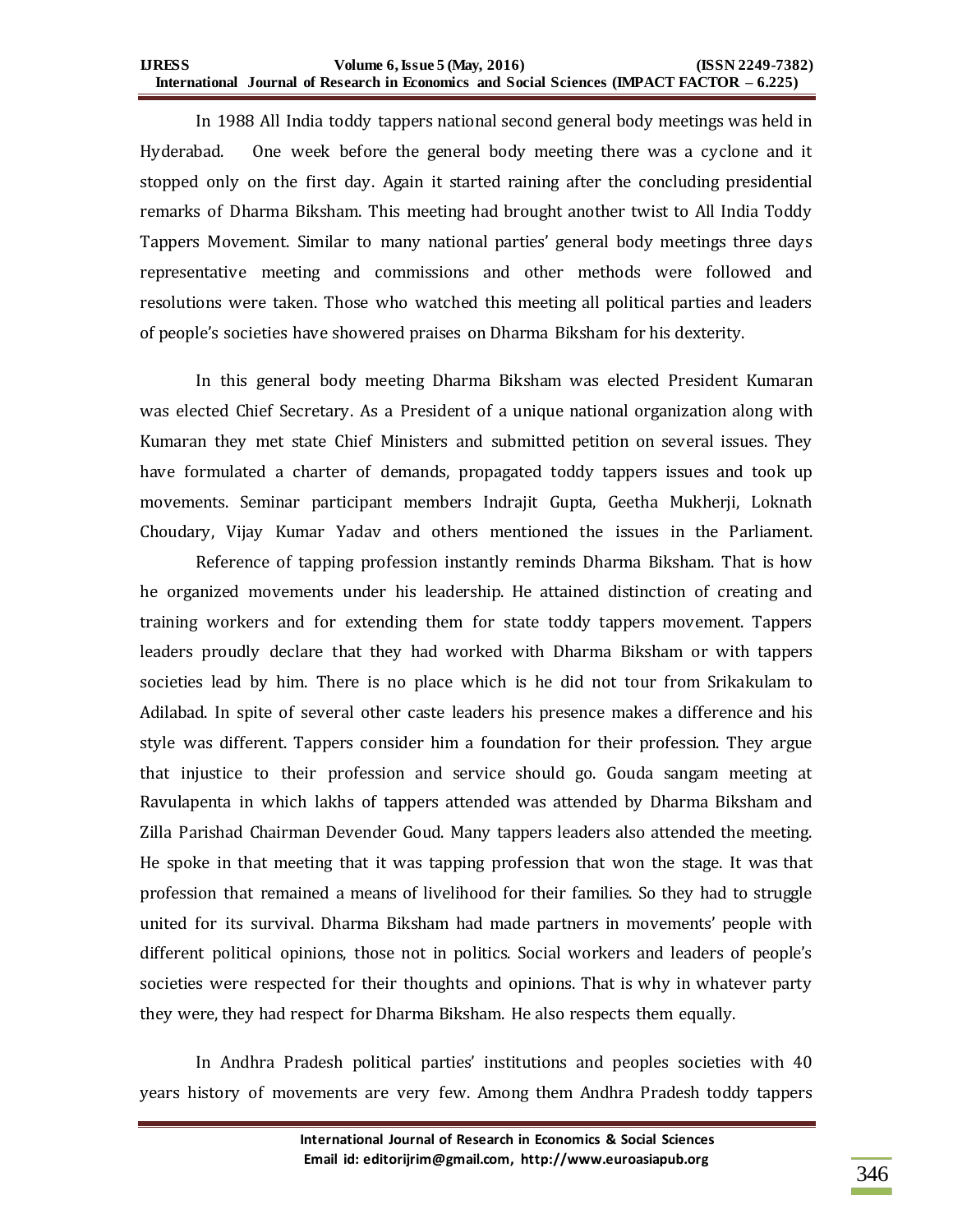#### **IJRESS Volume 6, Issue 5 (May, 2016) (ISSN 2249-7382) International Journal of Research in Economics and Social Sciences (IMPACT FACTOR – 6.225)**

society is one of them under Dharma Biksham's presidentship 40 anniversaries were organized at Hyderabad. Those who were strong in movements were felicitated on this occasion. Minister Devender Goud speaking on the occasion remarked that felicitating Dharma Biksham means felicitating the tappers society. We should learn sacrifice and movement inspiration from him Parliament member, state C.P.I. secretary Suravaram Sudhakar Reddy speaking on the occasion showered praises for being a communist hero, who strived relentlessly for the welfare of the downtrodden and labor. Under Dharma Biksham toddy tappers 40 years of movement was organized successfully and was continuing dynamically. This movement would remain an inspiration for many other movements. In this area, he started a special organization for those workers who work under contracts and organized struggles for them. Strikes and movements were organized. Wages and labor laws were implemented. Toddy tappers society should always think scientifically. It should always struggle for the welfare of the professionals was his objective. He differs with those who favor cancellation of all professional taxes and provision of free allotment.

He believed in a principle that burden less tax would make the government answerable to the toddy tapping professional laborers. Dharma Biksham who participated in land struggles and movements for land for those who plough it contest that land should be distributed to the poor. He took up movements for allotment of 10 acres to cooperative societies to grow trees for toddy tapping. During the tenure of Y.S Rajasekhar Reddy as excise minister he made him agree to allot 5 acres to the co-operatives societies. He made the Commissioner issue a circular. Ranga Reddy and Hyderabad districts committee organized a massive seminar in Sharaton Hall. Inaugurating this seminar, Dharma Biksham requested the government to issue a government order in the place of a circular as the allotment of 5 acres of land to the societies. Revenue minister Devender Goud who attended the seminar responded instantly and declared release of a government order. It was agreed to give old age pension to toddy tapping professionals. It was a historical event.

### **Victories in the Path of Movements:**

Andhra Pradesh toddy tappers society had attained many victories in their struggles. It protested against corrupted officials. It brought pressure on taking action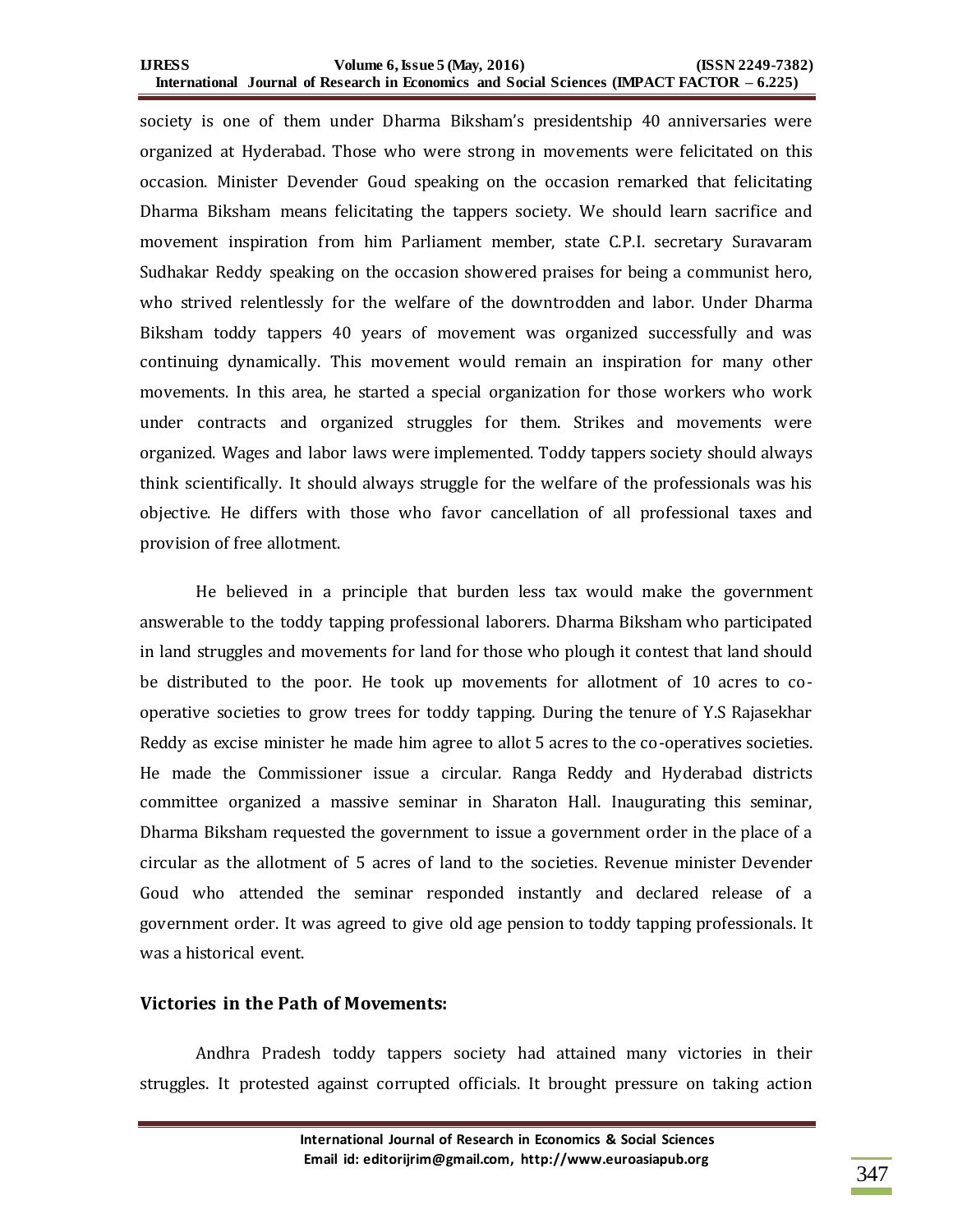against them. It stopped excise officials and contractors from hindering toddy tappers to sell their toddy. It also controlled official torture and bribery. It helped organizing tappers societies and was instrumental in cancellation of auction system. Those who fall accidentally and either became handicapped or dead were given exgratia. The struggle for enhancing exgratia from Rs. 200/- to Rs. 1000/- was successful. Exgratia cases were settled within 6 months. The process of application for exgratia was simplified. The struggle for enhancement of license renewal from every year for three years was successfully attained. Later it became successful in enhancement of license renewal for five years. It could also stop cancellation of societies in the name of identity cards. Rental hike of 5% on village societies was withdrawn. Rental hike of 50% policy was given up this struggle.

 Action was taken on these who cut down palm trees and it brought pressure on legal procedures. It reminded the duties of the authorities when the societies protested over the land lords and criminal action was taken in this regard Nalgonda, Warangal, Krishna, Karimnagar and Godavari districts.

Tappers societies were successful in establishing "Financial and Welfare Corporation" for the sake of welfare of toddy tappers. It could achieve loans and old age pensions. It made the people, political parties and intellectuals agree that toddy was not alcohol but a drink with nutritious value. This was the reason why toddy was excluded from prohibition in our state. In spite of a plethora of successes, it is necessary to blow a bugle over pending and long standing issues. Every toddy tapper has to prepare for a long struggle and achieve his rights. They have to notice that only a determined and united struggle would attain their goals.

## **REFERANCES:**

- 1. Prathapa Reddy, K., 50 years anubandham, Prajala Manishi Dharma Biksham Pratyeka Sanchika, 2002.
- 2. Krishna Rao Y.V. Andhra Pradesh Darshini-II, Vishalandhra Publishing House, Hyderabad, 1998.
- 3. Narayana Reddy Ravi., Veera Telangana Naa Anubavalu-Gnapakalu, Vishalandhra Book House, Hyderabad, 1992.